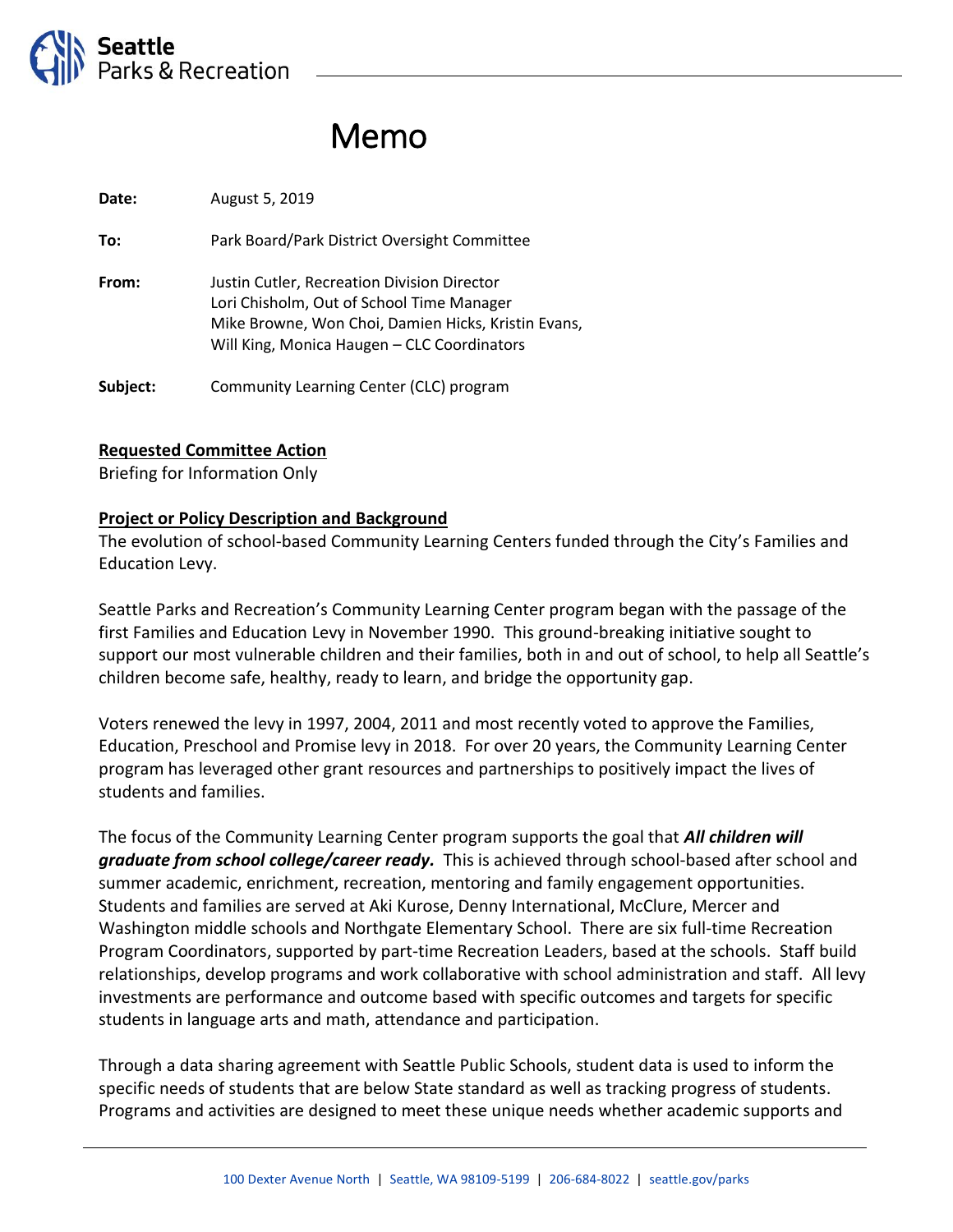interventions focused on specific learning standards, enrichment activities that emphasize applied knowledge and skill building, group mentoring, family engagement or opportunities to broaden student experiences and interests through recreation. Each program or activity is designed to meet the needs of the student, to support their success, help them develop social/emotional skills and provide an environment that celebrates their cultural and personal identity. At the core of our work is the City's Race & Social Justice Initiative and overcoming institutional disparities in public education.

In addition to levy investments, over the last seven years, resources have been leveraged through grants including: State 21<sup>st</sup> Century Community Learning Center, Raikes Foundation, Best Starts for Kids and Youth Development Executives of King County grants totaling over \$1.4 million dollars.

## **Highlighted Community Learning Center Programs**

## *My Brothers & Sisters Keeper and Herman@s Unid@s:*

These programs were inspired by President Barack Obama's "My Brother's Keeper" initiative and provide supportive, culturally relevant group mentoring for Black/African American students at the five middle schools. The program is curriculum-based and brings together adult mentors who reflect the cultural and racial identity of our students. Through group activities mentors/mentees explore issues and topics effecting students and their communities, set personal and academic achievement goals, participate in community service projects, and explore new ideas and experiences. Students can earn a stipend each semester by meeting their goals. This program was awarded the Washington Association School Administrators award for excellence in Community Leadership in 2018.

## *Summer Learning:*

Often called 'Summer School', we have put a youth development twist on the summer learning experience. Almost 900 students that have struggled during the school year come to our 5-6-week program offered at the five middle schools and one elementary school. In the morning, students engage in targeted small group learning activities using teacher-led instruction, hands on learning and practice through games to fill in learning gaps and leap ahead into the next school year. Incoming 6<sup>th</sup> graders learn how to navigate middle school better preparing them academically and socioemotionally for this life transition. All students in the afternoon participate in enrichment and recreation activities. Yellow bus transportation is also provided to and from program. The goal of this program is mitigating summer learning slide and accelerate learning, so all students are at grade level in language arts and math.

# *College & Career Exploration:*

A new initiative, starting summer of 2019, brings college and career exploration to our middle school students. Over 600  $6<sup>th</sup>$ , 7<sup>th</sup>, and 8<sup>th</sup> grade students visited local colleges, technical & trade schools, and Universities. Sixth grade focuses on the Seattle Colleges and other community colleges, Seventh grade on Technical & Trade schools and Eight grade on larger colleges and universities. For  $8<sup>th</sup>$ graders, the experience culminates in a 3 day overnight, out of town college tour. The goal of this new effort is to better students for high school and provide a meaning experience to explore the many paths available beyond high school and into careers.

Attachments: MBSK/HU 2019 Camping Trip photos, South Seattle Emerald article